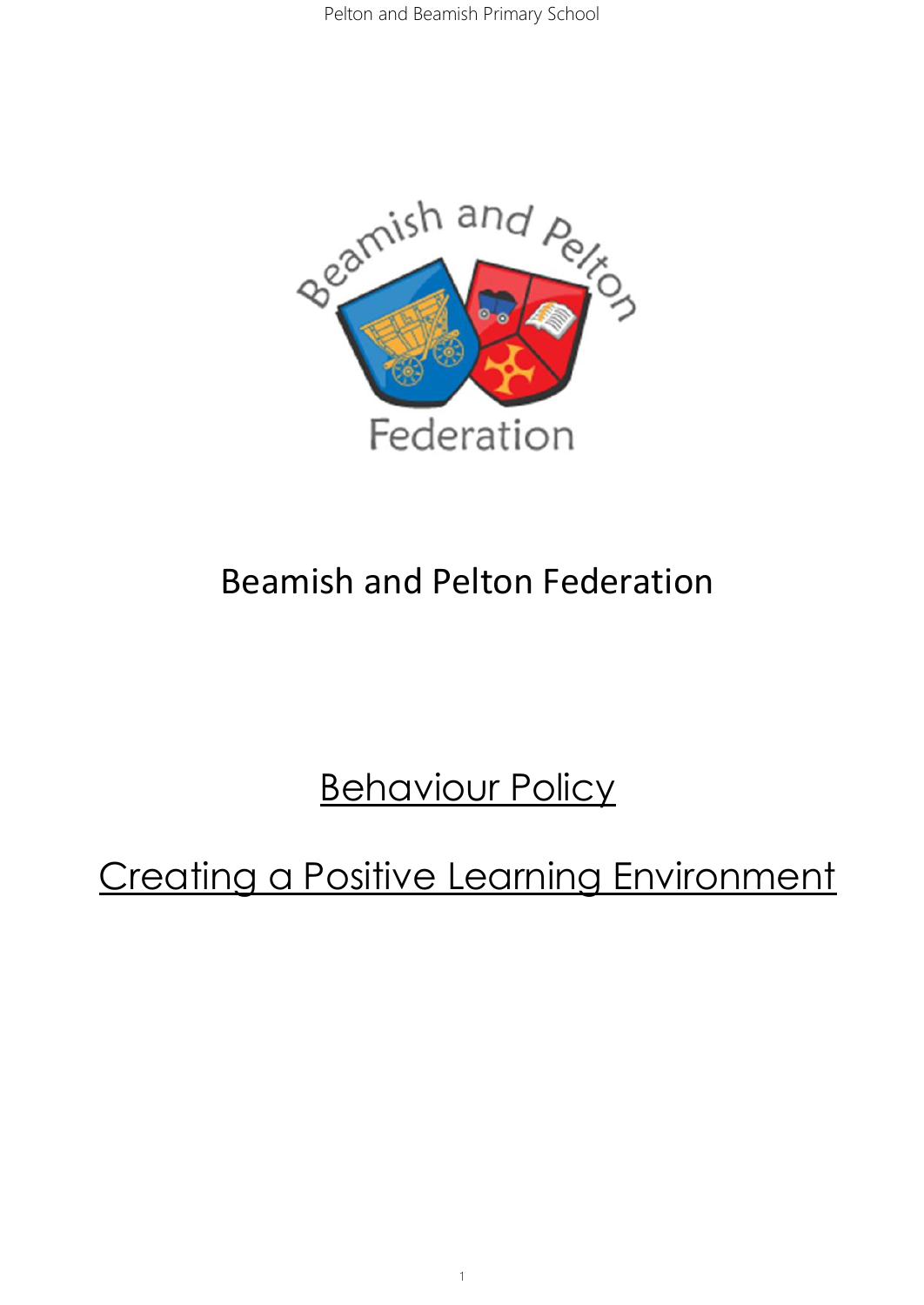The Beamish and Pelton Federation is committed to creating an environment where exemplary behaviour is at the heart of productive learning. All adults and children are expected to maintain the highest standards of personal conduct, to accept responsibility for their behaviour and encourage others to do the same. As members of our community, we adhere to the values of being: 'Ready, Respectful and Safe.'

### We aim to:

- Provide a safe, comfortable and caring environment where optimum learning takes place
- Provide clear guidance for children, staff and parents of expected levels of behaviour
- Use a consistent and calm approach
- Ensure all adults take responsibility for managing behaviour and follow-up incidents personally
- Ensure all adults use consistent language to promote positive behaviour
- Use restorative approaches instead of punishments

## Purpose of the policy

To provide simple, practical procedures for staff and children that:

- Foster the belief that there are no 'bad' children, just 'bad choices'
- Encourage children to recognise that they can and should make 'good' choices
- Recognise individual behavioural norms and respond appropriately
- Promote self-esteem and self-discipline
- Teach appropriate behaviour through positive intervention

## All staff must:

- Take time to welcome children at the start of the day
- Be on the playground or at the door of their rooms at the start of each session
- Regularly praise children whose efforts go above and beyond expectations
- Always pick up on children who are failing to meet expectations
- Always redirect children by referring to 'Be Ready, Be Respectful and Be Safe'
- Make factual and accurate records on CPOMs so that additional support can be targeted appropriately

### The Headteacher and The Senior Management Team must:

- Be a visible presence around both schools, on yard/at gate morning and after school
- Regularly celebrate staff and children whose efforts go above and beyond expectations
- Encourage use of positive praise, phone calls/Dojo messages/notes home and certificates/stickers
- Ensure staff training needs are identified and met
- Use behaviour CPOMs records to target and assess interventions
- Support staff in managing children with more complex or challenging behaviours

### Members of staff who promote positive learning environments:

- Deliberately and persistently catch children doing the right thing and praise them in front of others
- Know their classes well and develop positive relationships with all children and adults in the school community
- Relentlessly work to build mutual respect
- Remain calm and keep their emotion for when it is most appreciated by children
- Demonstrate unconditional care and compassion

### Children want adults to:

- Give them a 'fresh start' every lesson
- Help them learn and feel confident
- Be just and fair
- Have a sense of humour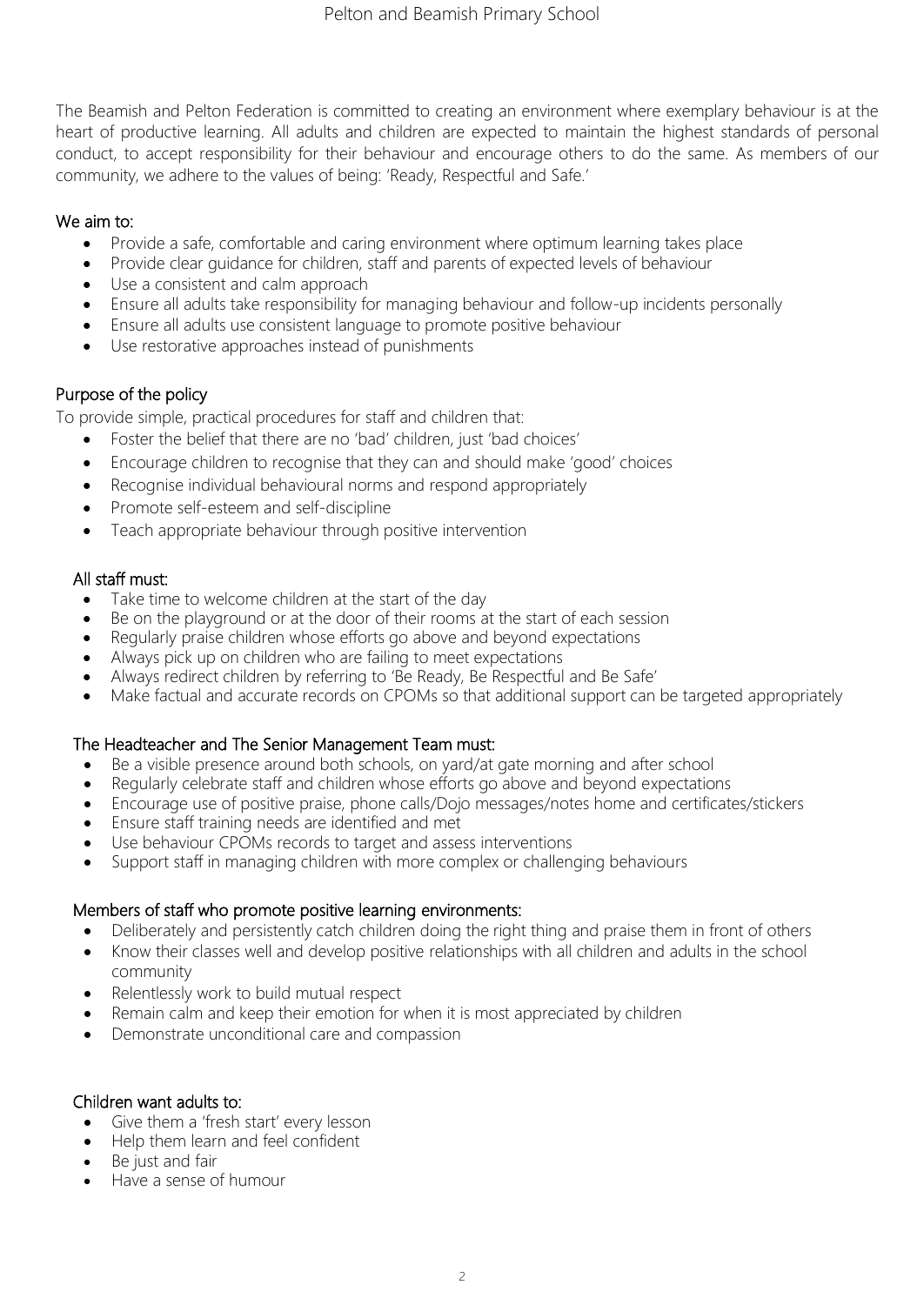## Be Ready, Be Respectful and Be Safe

We recognise that clear structure of predictable outcomes have the best impact on behaviour. Our principle sets out the rules, relentless routines and visible consistencies that all children and staff follow. It is based on the work of Paul Dix and his book 'When the adults change, everything changes'. Good behaviour is recognised sincerely rather than just rewarded. Children are praised publicly and reminded in private.

*''When people talk about behaviour, they obsessively search for the instant solution. Some peddle magic dust or 'behaviour systems' that glisten yet quickly fade. Others relentlessly scream for a bigger stick to beat children down*  with. Both extremes harbour an irresistible idea that there is a short cut to changing behaviour. They sell the lie that *you can provoke sustained behavioural change in others without doing much hard work yourself. The truth is that there is no alternative to the hard work: building relationships with those who would rather not, resetting expectations with those who trample them, being relentlessly positive and sustaining a poker face when confronted with challenging behaviour.''*

Paul Dix, Pivotal Education

Our federation has 3 simple rules 'Be Ready, Be Respectful and Be Safe' which can be applied to a variety of situations and are taught and modelled explicitly.

We also understand that for some children following our behaviour expectations are beyond their developmental level. In this case, these children will have bespoke positive behaviour plans which may include rewards to reinforce positive behaviour.

| Our Rules     | <b>Visible Consistencies</b>                                                                     | Over and Above Recognition       |
|---------------|--------------------------------------------------------------------------------------------------|----------------------------------|
| Be Ready      | Daily meet and greet                                                                             | 1. Verbal praise                 |
| Be Respectful | 2. Persistently catching children doing the right                                                | 2. Recognition boards            |
| Be Safe       | thing                                                                                            | 3. Certificates and stickers     |
|               | 3. Picking up on children who are failing to                                                     | 4. Phone call/message /note home |
|               | meet expectations                                                                                | 5. Speak to parent at end of day |
|               | 4. Accompanying children to the                                                                  | 6. Show work to another adults   |
|               | hall/playground at the end of every session<br>5. Praising in public (PIP), Reminding in private | 7. SMT praise                    |
| (RIP)         | 8. Class Rewards                                                                                 |                                  |
|               | 6. Consistent language                                                                           | 9. Special Mention               |
|               |                                                                                                  | 10. Work on Wow Work display     |

## Beyond the School Gate

Whilst this behaviour policy refers mainly to the behaviours of pupils within school premises, the school reserve the right to discipline beyond the school gate.

Our policy covers any inappropriate behaviour when children are:

- taking part in any school organised or school related activity
- travelling to or from school
- wearing school uniform
- in some way identifiable as a pupil from our school
- poses a threat to another pupil or member of the public
- could adversely affect the reputation of the school

In the incidences above, the headteacher may notify the police of any actions taken against a pupil. If the behaviour is criminal or causes threat to a member of the public, the police will always be informed.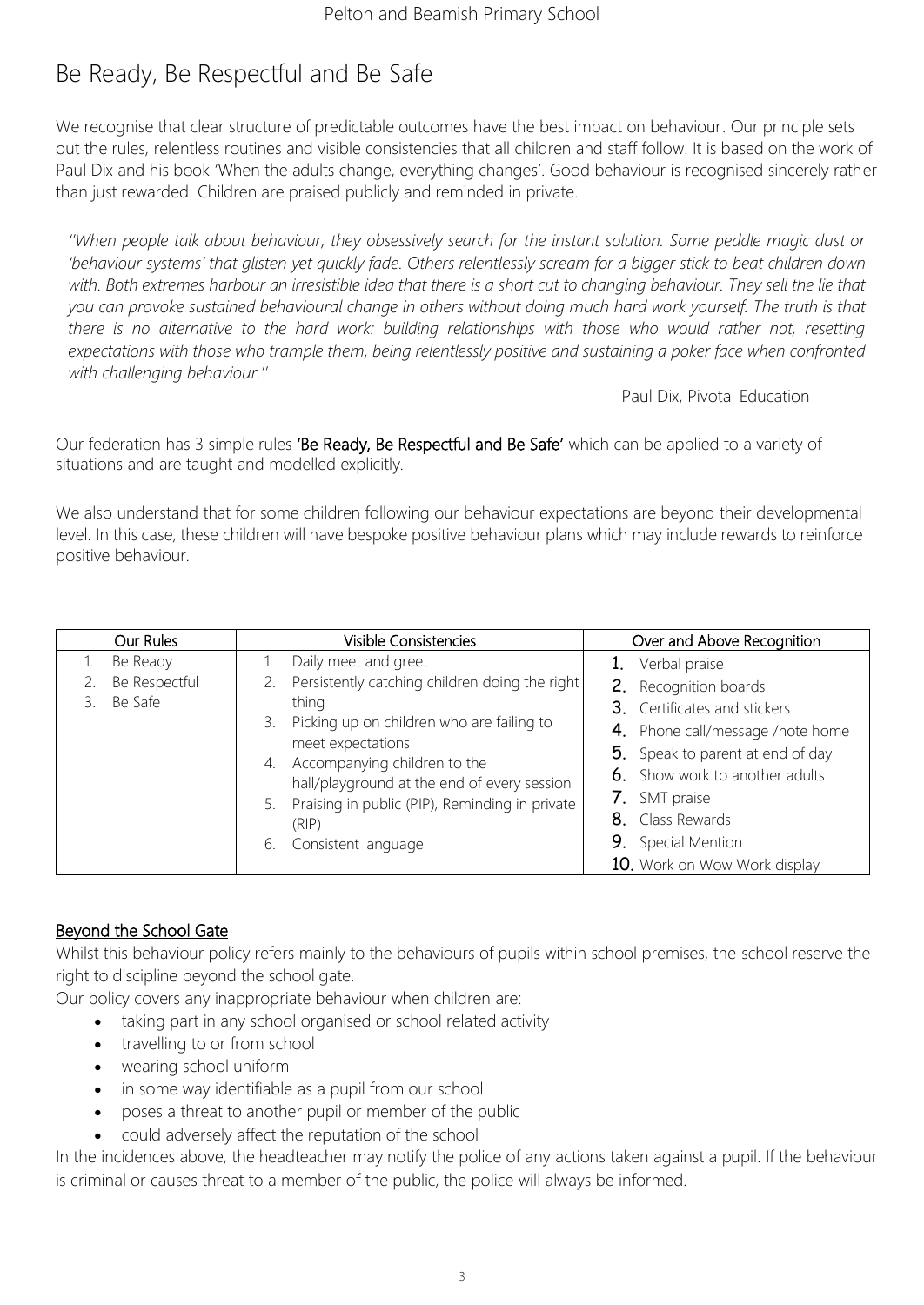## Out of School Behaviour

The school is committed to ensuring our pupils act as positive ambassadors for us. Taking the above into account, we expect the following:

- Good behaviour to and from school, on educational visits or during learning opportunities in other schools
- Positive behaviour which does not threaten the health, safety or welfare of our pupils, staff, volunteers or members of the public.
- Reassurance to members of the public about school care and control over pupils in order to protect the reputation of the school.
- Protection for individual staff and pupils from harmful conduct by pupils of the school when not on the school site.
- The same behaviour expectations for pupils on the school premises apply to off-site behaviour.

## The Restorative Approach

The federation adopted the restorative approach to behaviour management. Staff underwent training in 2011 and have continued to develop practice with the Emotional and Wellbeing Team.

## *The Underlying Principles of the Restorative Approach*

- The importance of positive relationships
- Taking responsibility for one's own actions and their impact on others
- Respect for the views and feelings of others
- **Fairness**

## *How children can sort out their own difficulties*

Children should be encouraged to take responsibility for sorting out their own conflicts. This means that adults must take responsibility for teaching them and modelling strategies for doing this and seeing that children carry them out and reach a successful conclusion. Children should be encouraged to be assertive, to express their feelings and to resolve conflict without resorting to violence, swearing or abuse.

Staff have been trained in the use of a restorative approach to behaviour management. Laminates are available in each teaching space to remind staff of the key questions they should ask when resolving conflict.

The 5 key questions/ themes of the restorative approach are:

- 1. What has happened?
- 2. What were you thinking and so how were you feeling?
- 3. Who has been affected?
- 4. What do you need now to feel better about this?
- 5. What do you think needs to happen to solve the problem/ repair the harm.

The skills being nurtured in this approach are:

- Active listening
- Facilitation
- Problem solving
- Listening and expressing emotion
- Being non-judgemental
- Collaboration/empowering others

## Class Dojo

Class Dojo is used in our schools to celebrate positive behaviours and to celebrate these successes with the whole school community including parents and carers. In our schools, we only use positive dojos.

At the start of each year, a short introductory message is sent out to the parents to explain what the Class Dojo is and how Class Dojo is used by them as parents and by the teacher. Each child receives their log on and pass code which is recorded in their planner. Letters from the Class Dojo and the letter from school are sent to every parent/carer by the teacher with instructions on how to log on. Due to GDPR guidelines, children cannot have photographs taken unless permission has been received and posted on Classdojo or School Story. At the 'Meet the Staff' event, staff also introduce and explain Class Dojo, giving a demonstration to illustrate its use in school. Each week the Class Dojo is reset and the winner celebrated.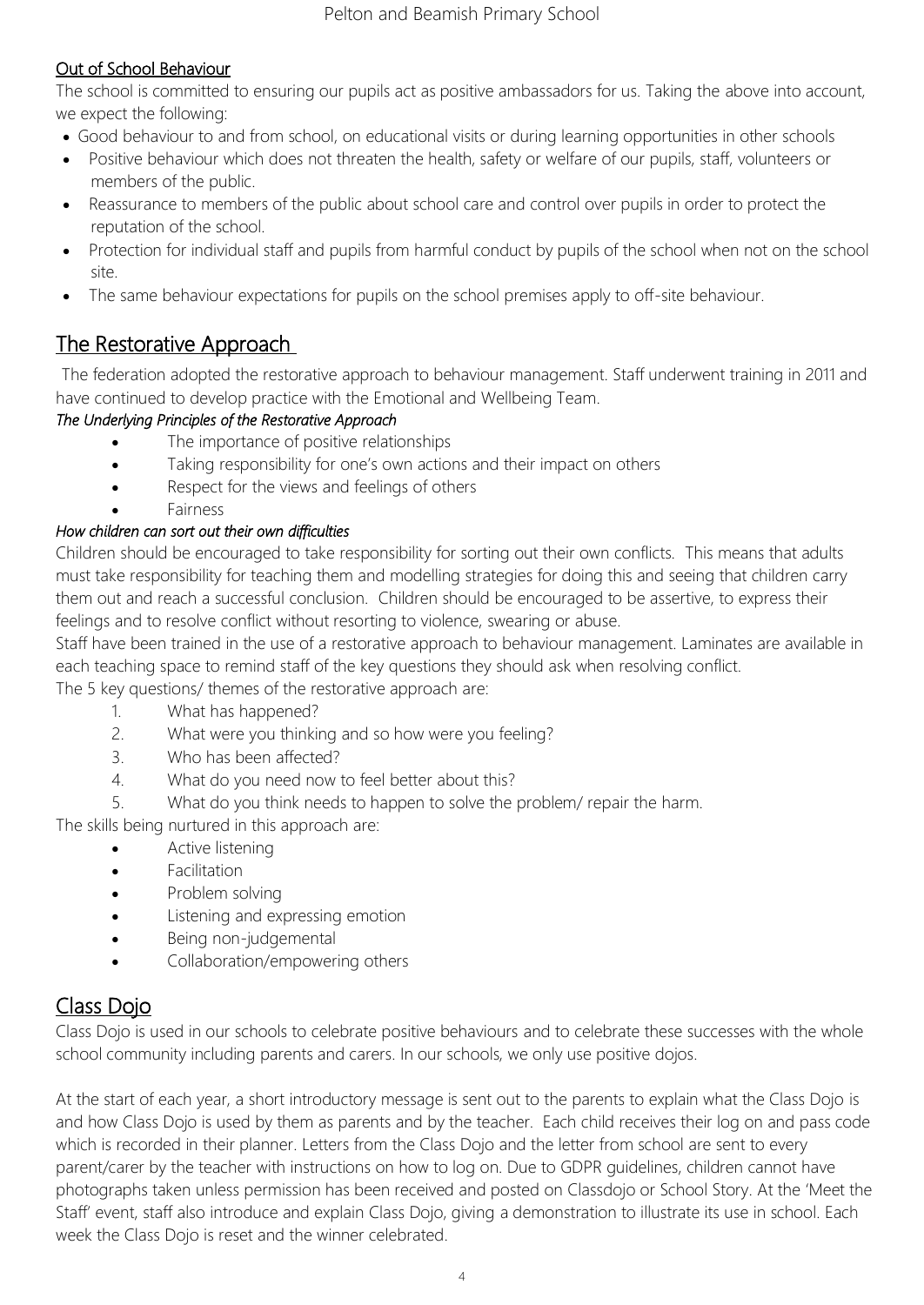Teachers find the resources on the website useful when introducing Class Dojo to their class. www.classdojo.com

#### Introductory message to parents/carers

Hello and welcome to Class Dojo,

Class Dojo in an online tool used across school to celebrate achievement and promote positive behaviour, attitudes and independence. It will help you as a parent see how well your child is behaving and the positive things that they are achieving. It will also help you see when your child has forgotten something so that you can encourage them to become more independent.

Any messages that a teacher sends individually are only seen by you. You can also send a message via Class Dojo to the teacher. Please note, Class Dojo is only used to communicate quick messages or reminders and will only be answered during the working day. Teachers will not engage in conversation via Class Dojo so please make an appointment should you wish to discuss something.

Should you have any queries about Class Dojo, please contact your child's class teacher or by contacting the school office.

Kindest regards

### House points

House points are awarded at Pelton for behaviours outside of the classroom in areas such as: corridors, in the hall; during assemblies or at break times. House points will be rewarded for good examples of behaviour for instance if a child holds a door open then they could be rewarded 50 house points. The children should be encouraged to hold open doors and be rewarded for this. The house points can be used to encourage good manners and the correct behaviour outside of the classroom. These house points should be recorded on the team house points in class.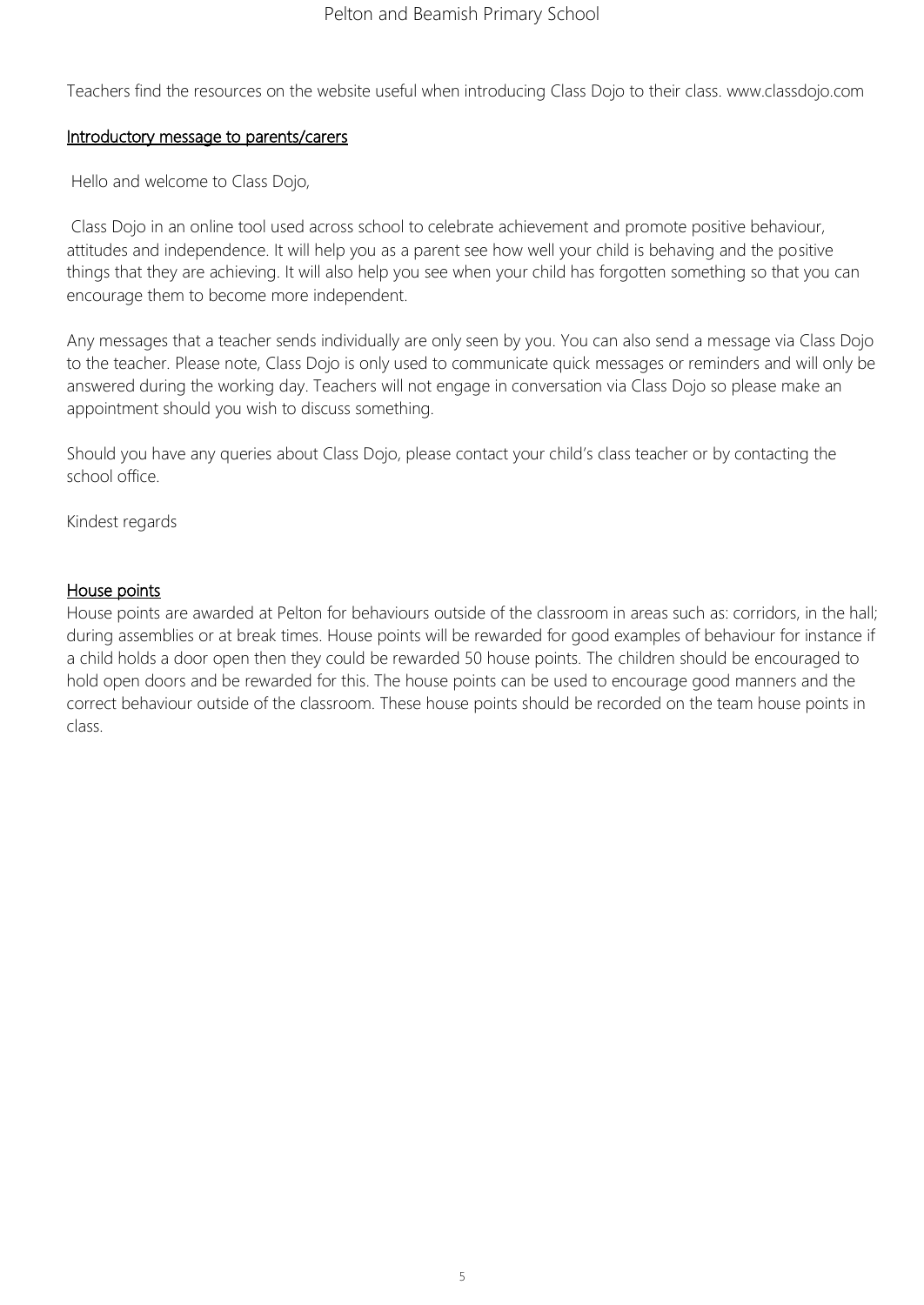Children need to be taught how to behave and this needs to be reinforced by consistent behaviour management strategies. In our schools we used these Stepped Boundaries:

| Stepped Boundaries - Gentle Approach, use child's name, child level, eye contact, deliver message                          |                                                                                                                                                                                                                                                                                                                                                                                                                                                                                                                                                                                                                                                                                                                                                                                                                                |  |
|----------------------------------------------------------------------------------------------------------------------------|--------------------------------------------------------------------------------------------------------------------------------------------------------------------------------------------------------------------------------------------------------------------------------------------------------------------------------------------------------------------------------------------------------------------------------------------------------------------------------------------------------------------------------------------------------------------------------------------------------------------------------------------------------------------------------------------------------------------------------------------------------------------------------------------------------------------------------|--|
| <b>REMINDER</b><br>1.                                                                                                      | I noticed you chose to  (noticed behaviour)<br>This is a REMINDER that we need to be (Ready, Respectful, Safe)<br>You now have the chance to make a better choice<br>Thank you for listening<br>Example - 'I notice that you're running. You are breaking our school rule of being safe. Please<br>walk. Thank you for listening.'                                                                                                                                                                                                                                                                                                                                                                                                                                                                                             |  |
| WARNING<br>2.                                                                                                              | I noticed you chose to  (noticed behaviour)<br>This is the second time I have spoken to you.<br>You need to speak to me for two minutes after the lesson.<br>If you choose to break the rules again you will leave me no choice but to ask you to, (work<br>at another table/work in another classroom etc ) (learner's name),<br>behavior I expect from you. Think carefully. I know that you can make good choices. Thank you<br>for listening / I'm glad we had this conversation<br>Example - 'I have noticed you are not ready to do your work. You are breaking the school rule<br>of being ready. You have now chosen to catch up with your work at playtime. Do you<br>remember that yesterday you started your work straight away and got it finished? That is what I<br>need to see today. Thank you for listening.' |  |
| 3.<br>iime oui                                                                                                             | I noticed you chose to  (noticed behaviour)<br>You need to(Go to quiet area / Go to sit with other class / Go to another table etc)<br>Playground: You need to (Stand by other staff member/ me / sit on the picnic bench/ stand<br>by the wall etc)<br>I will speak to you in two minutes<br>Example - 'I have noticed you chose to use rude words. You are breaking the school rule of<br>being respectful. You have now chosen to go and sit over here. I will come and speak to you in<br>two minutes. Thank you for listening.'<br>DO NOT describe child's behaviour to the other adult in front of the child.                                                                                                                                                                                                            |  |
| <b>FOLLOW UP</b><br>4.<br><b>RESTORATIVE</b><br>CONVERSATION.<br>$-$ REPAIR &<br><b>RESTORE</b>                            | 1. What happened? (Neutral, dispassionate language.)<br>What were you feeling at the time?<br>2.<br>How do you feel now?<br>3.<br>How did this make other people feel?<br>4.<br>Who has been affected? What should we do to put things right? How can we do things<br>5.<br>differently?                                                                                                                                                                                                                                                                                                                                                                                                                                                                                                                                       |  |
| *Remember it's not the severity of the sanction, it's the certainty that this follow up will take place that is important. |                                                                                                                                                                                                                                                                                                                                                                                                                                                                                                                                                                                                                                                                                                                                                                                                                                |  |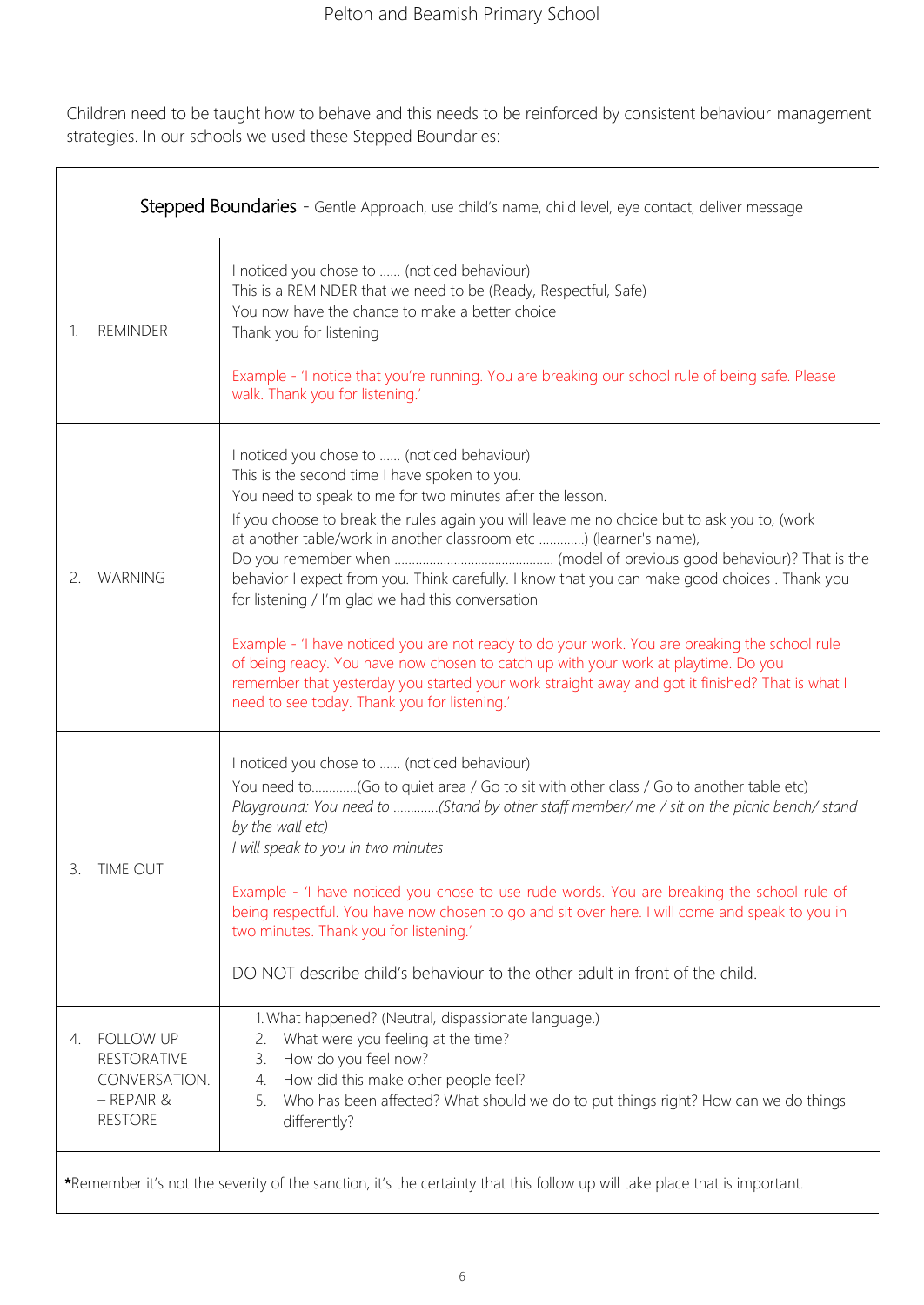## Parental Involvement

A positive partnership with parents is extremely beneficial to behaviour management. Frequent contact with parents is necessary and this should be done informally by staff presence on the playground etc. Parents should be informed of success and achievements as well as poor behaviour!!

Parents should always be involved in the compilation of a Behaviour Education Plan (BEP) or a Pastoral Support Plan (PSP). Regular Meetings should be scheduled to oversee progress.

Pastoral Support Plans must always be put in place after exclusion but may also be used at anytime to support a child's behaviour. Achievable targets are agreed and then monitored. Weekly meetings should take place between the teacher/ Phase Leader and the parents. The Pastoral Leader/SENCO or Headteacher will attend the first meeting, and one half way through the duration of the PSP. These meetings must be timetabled in advance. The Pastoral Support Program should only be terminated with the agreement of the Pastoral Leader/ SENCO or Headteacher.

## Consequences and Sanctions

Most children will never need more than a reminder or warning but for some, other consequences and sanctions must be employed.

Sanctions that are unfair, inconsistent or really unpleasant tend to be counter-productive and are not in-keeping with this policy. Sanctions should always aim to repair the damage caused and should never be merely timewasting. ( e.g. letters to the victim rather than copying lines, pay-back time to catch up with missed work rather than 'missed playtime') Children respond well to symbolic aspects of sanctions; the sanction only has to elicit an emotional response to be successful; the severity of the sanction should always be kept to a minimum;

School staff must recognise that children may come to school with 'baggage' which can affect their behaviour. Providing additional support/ intervention before this behaviour becomes problematic may be key to the success of a positive classroom. Experiences in school which may not themselves be unpleasant can trigger off compelling patterns of behaviour (which may have developed out of school). These triggers may relate to learning, peers, adults/authority or organisations. Schools can recognise such situations and attempt to minimise them where possible.

Some children exhibit particular behaviours based on early childhood experiences and family circumstances. As a school we recognise that their behaviour is their way of communicating their emotions. We also understand that for many children they need to feel a level of safety before they exhibit extreme behaviours. Where possible, we use our most skillful staff to build relationships with each individual child. These children may be benefit from attended nurture group and /or counselling activities. School staff should discuss this with the SENCO before discussing with parents. Parental permission for both is essential.

## Recording of incidents

Staff should record incidents of poor behaviour on CPOMS. This is especially important if the child's behaviour may warrant the support of outside agencies or be caused by a special educational need. Major Incidents need to be recorded on Major Incident Forms and the Headteacher informed. Incidents where children have had to be restrained must always be recorded on a Major Incident Form.A copy of the Major Incident Form should be uploaded to the relevant incident on CPOMs. Pastoral support plans must be attached or uploaded to CPOMS for the child.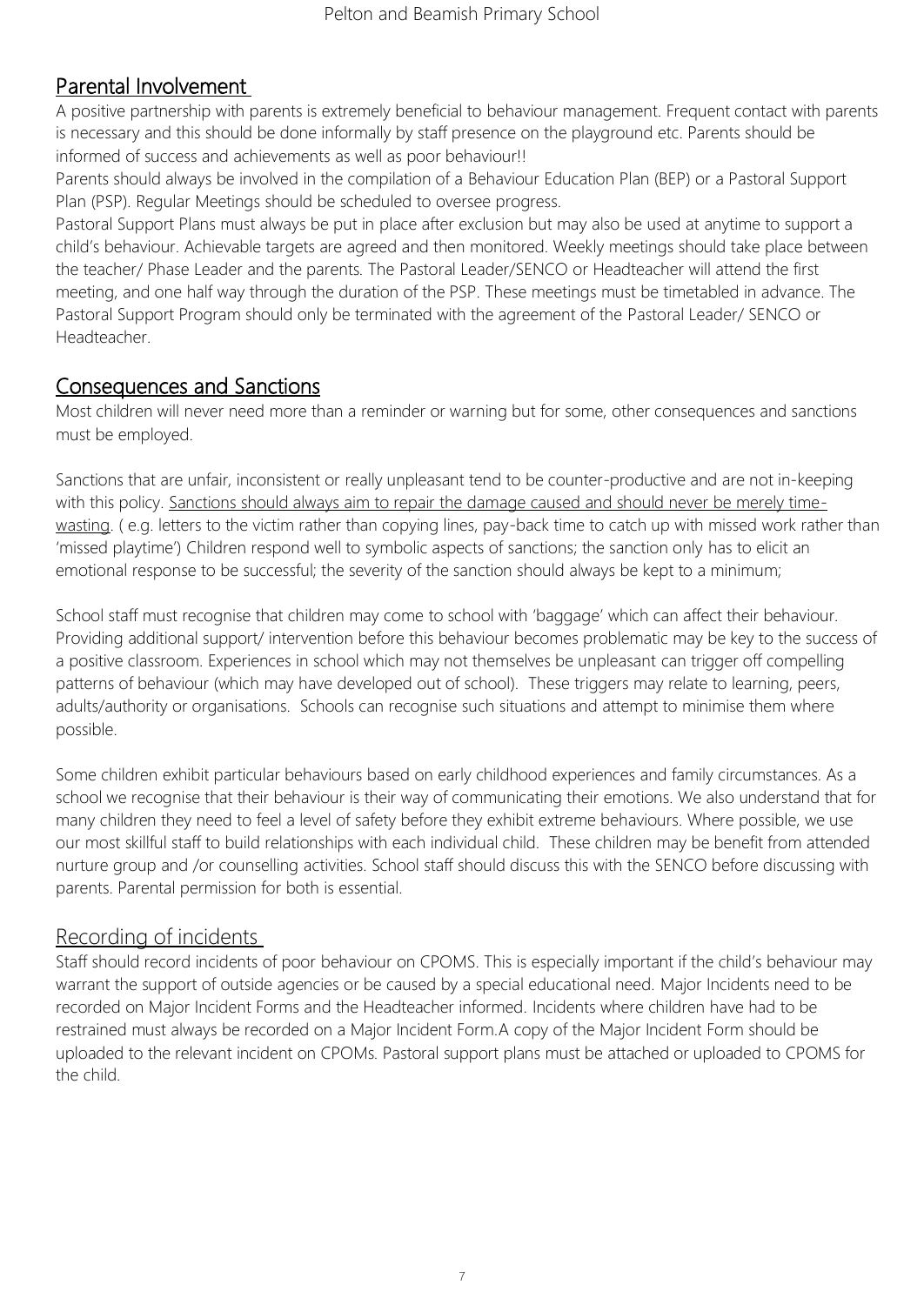| Behaviour Displayed                                                                                                                                                                                                                                                   | Staff actions                                                                                                                                                                                                                                                                             | Stage          | Consequence                                                                                                                                                                                                    |
|-----------------------------------------------------------------------------------------------------------------------------------------------------------------------------------------------------------------------------------------------------------------------|-------------------------------------------------------------------------------------------------------------------------------------------------------------------------------------------------------------------------------------------------------------------------------------------|----------------|----------------------------------------------------------------------------------------------------------------------------------------------------------------------------------------------------------------|
| Calling out, distracting<br>others, not on task,<br>playing with<br>equipment, talking,<br>not following<br>instructions.                                                                                                                                             | Positive reinforcements.<br>CPOMs log completed to<br>monitor ongoing incidents.                                                                                                                                                                                                          | $\mathbf{1}$   | Non-verbal cue<br><b>Verbal Reminders</b><br>Warnings<br>In-class movement (Time out area)                                                                                                                     |
| Inappropriate play<br>outside.                                                                                                                                                                                                                                        | Individual behaviour charts<br>considered for positive<br>reinforcement.                                                                                                                                                                                                                  | $\overline{2}$ | Pay back in lunchtimes and playtimes in own class with<br>Class teacher.                                                                                                                                       |
|                                                                                                                                                                                                                                                                       | Consultation with parents-Dojo<br>messages, telephone, contact at<br>end of day etc                                                                                                                                                                                                       | 3              | Time out in another class for one lesson.                                                                                                                                                                      |
| Consistently<br>disrupting learning.<br>Disrespectful attitude<br>towards others in<br>school. Bullying<br>behaviour towards<br>others.<br>Unsafe behaviour<br>choices at playtime.<br>Inappropriate<br>language choices.<br>Constant ongoing<br>low-level behaviour. | Monitor behaviour and find<br>opportunities for praise.                                                                                                                                                                                                                                   | 4              | Parents informed by teacher by telephone, or face to<br>face contact at end of day.                                                                                                                            |
|                                                                                                                                                                                                                                                                       | Involve Senior Staff (Team<br>Leaders)<br>Behaviour Charts in place<br>with parents' knowledge.<br>Regular liaison with parents and<br>carers.<br><b>Pastoral Support Plans</b><br>completed.<br>Referrals made by behaviour<br>lead or SENCO<br>Deputy Head and Head Teacher<br>involved | 5              | Pupil sent to Senior Member of Staff.<br>Possibility of payback after school, or internal<br>exclusion.                                                                                                        |
|                                                                                                                                                                                                                                                                       |                                                                                                                                                                                                                                                                                           | 6              | Internal exclusion and/or<br>payback time during or after school after consultation<br>with parents before 2pm.                                                                                                |
|                                                                                                                                                                                                                                                                       |                                                                                                                                                                                                                                                                                           | 7              | Pastoral Support Plan in place. Teacher and Behaviour<br>lead attend weekly meetings with parents and child.<br>Consideration of a EWEL referral.<br>SSP for behaviour in place.<br>Boxhall Profile completed. |
| Aggressive behaviour<br>towards staff or<br>pupils, both verbal<br>and physical.<br>Threatening                                                                                                                                                                       | SENCO to complete appropriate<br>referrals with class teacher.<br>LA and Governors involved.                                                                                                                                                                                              | 8              | Consider TUF or EHCP application for extra support.<br>Crisis Support Service involvement in school, including<br>the<br><b>EWEL Team.</b>                                                                     |
| behaviour towards<br>others.<br>Unsafe behaviour.<br>Putting themselves<br>and others at risk.                                                                                                                                                                        | Reintegration meetings held<br>after exclusions. Parental<br>meetings held weekly for the<br>next six weeks as an aid to                                                                                                                                                                  | 9              | Short-fixed term exclusion from school<br>Refer and take advice from the LA behaviour panel.<br>Consider an alternative placement (ie Waves<br>Provision).                                                     |
|                                                                                                                                                                                                                                                                       | support behaviour.<br>Major Incident Reports<br>completed if necessary.                                                                                                                                                                                                                   | 10             | Consider a 'Managed Move' to another school/<br>consider a PRU placement.<br>Longer fixed term exclusion from school.<br>Permanent exclusion.                                                                  |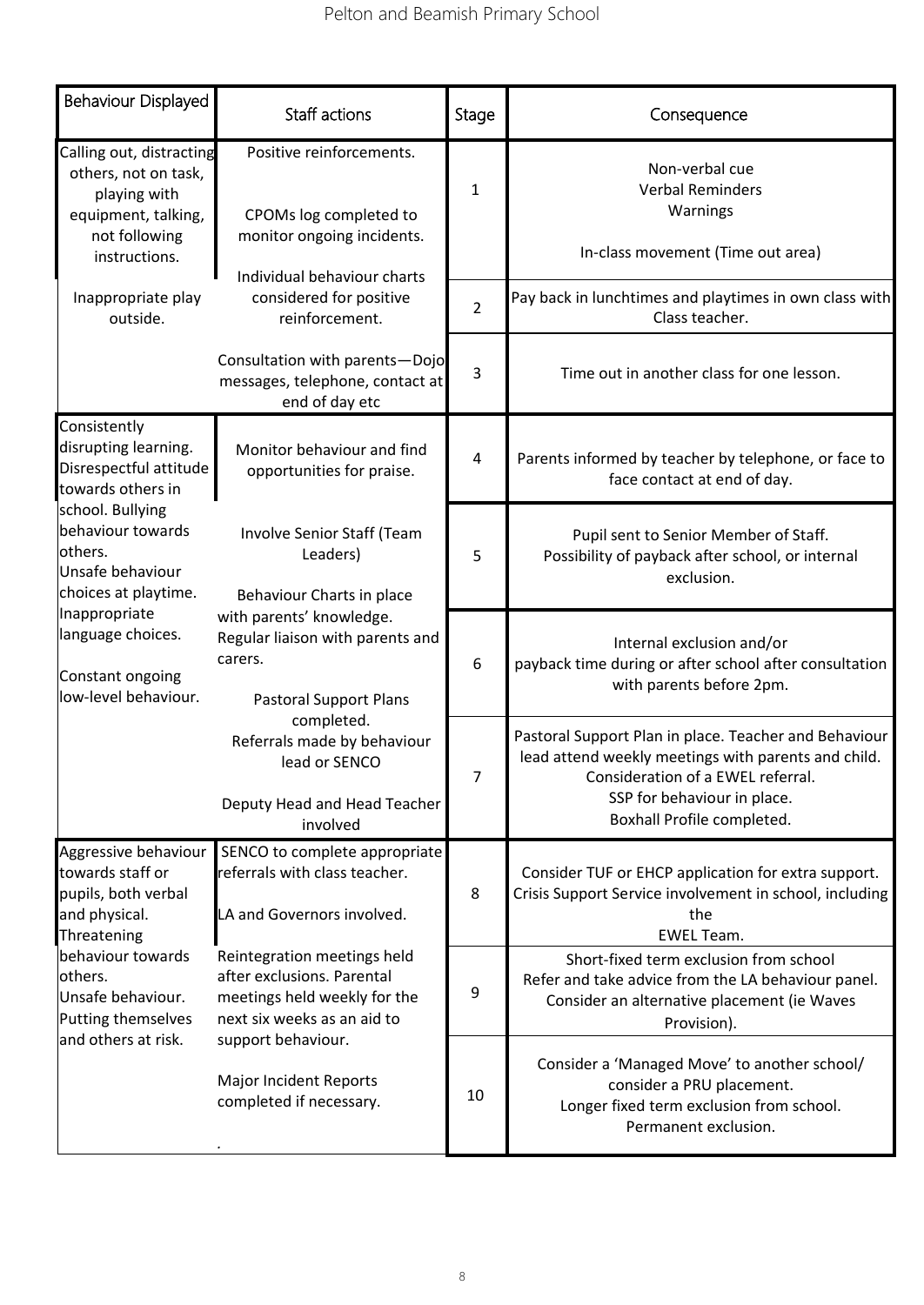## Payback time during or after school.

Payback time is used when a child has missed learning time because of their behaviour. Parents must be informed by telephone (before 2pm when possible) if a child is to payback time after school and this should never go beyond 4pm.

## EWEL Team/Crisis Support Service/ Pupil Referral Unit

The school can access the EWEL Team and/or Crisis Support Service for pupils who are having significant difficulty with their behaviour. This must be made by a referral through the Pastoral Leader/ SENCO. Parental consent is needed for this to happen.

The Pupil Referral Unit or PRU can be accessed for extreme behaviour. This is only possible if the school can demonstrate a paper trail of the support and interventions that have already been employed.

## Fixed term exclusion

Exclusions will only occur following extreme incidents and are at the discretion of the HT. A fixed-term exclusion may be enforced if:

- The child needs time to reflect on their behaviour
- To give the school time to create a plan which will support the child better
- The child being at home will have a positive impact on future behaviour

If these conditions are not met, other options may include a day's internal exclusion where the child works with an adult away from their classmates.

## Permanent Exclusion

Exclusion is an extreme step and will only be taken in cases where:

- Long term misbehaviour is not responding to the strategies and the safety and learning of others is being seriously hindered.
- The risk to staff and other children is too high
- The impact on staff, children and learning is too high

Permanent exclusion will be a last resort and the school will endeavour to work with the family to complete a managed transfer to a more suitable setting. In all instances, what is best for the child will be at the heart of all our decisions.

## Use of Reasonable Force

### The government makes it clear that '*all staff have the right to use reasonable force to prevent pupils committing an offence, injuring themselves or others, or damaging property, and to maintain good order and discipline in the classroom.'*

The Federation has adopted Durham County Council's Restrictive Physical Intervention Policy which may be found on the Staff Policy folder on Sharepoint. Any incident which requires the use of force should be considered a major incident and a Major Incident Report should be completed by the member(s) of staff that dealt with the incident. Some staff have attended 'Team Teach' courses which provide training and advice on safe and appropriate holds which can be used to restrain pupils. The federation intends to roll out this training to more staff every year.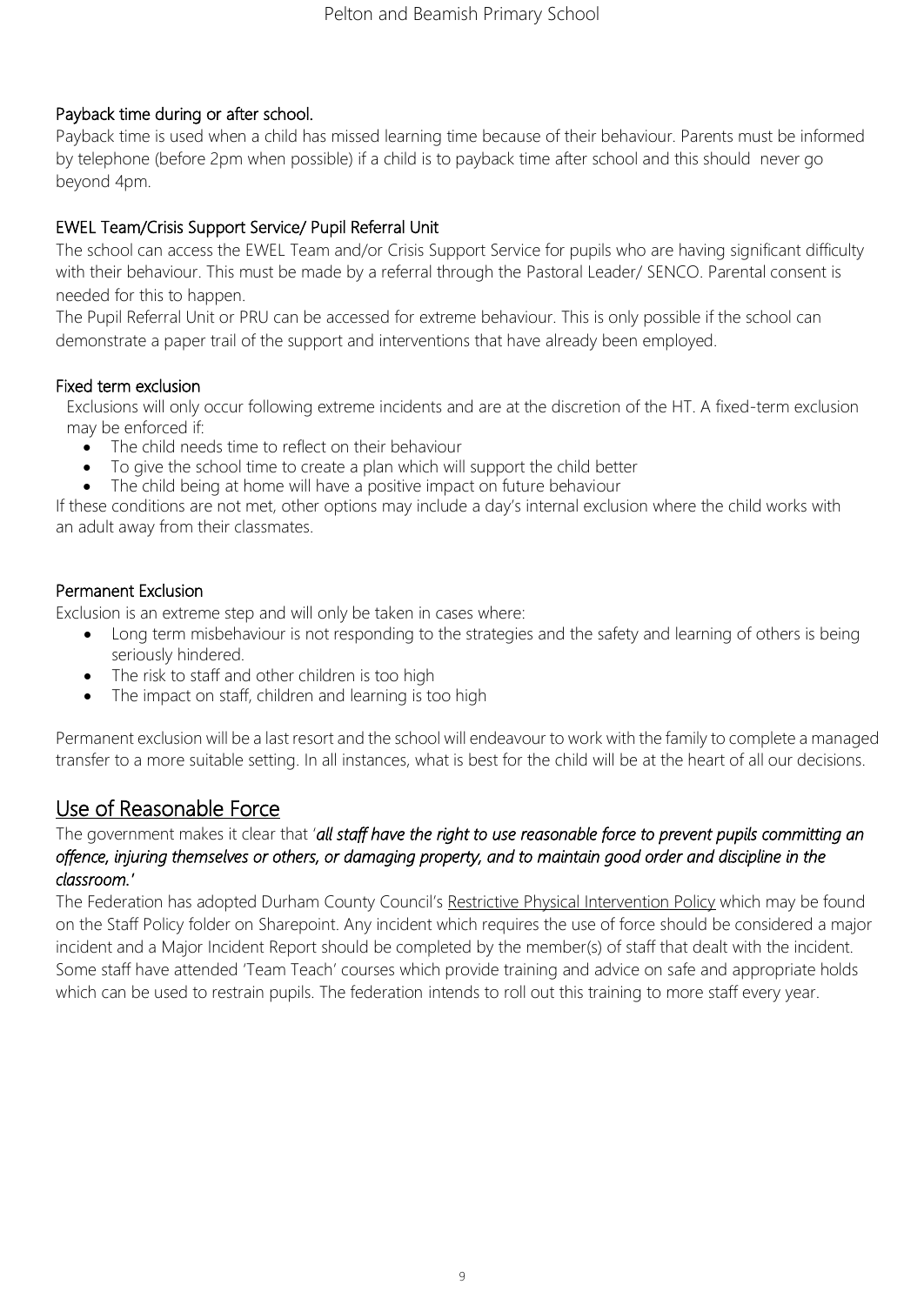amish and A Federation

## Major Incident Report

| Name of child:                                                                           |       | Year group:             | og number:                        |  |
|------------------------------------------------------------------------------------------|-------|-------------------------|-----------------------------------|--|
| Date of incident:                                                                        | Time: |                         | <b>Incident Location</b>          |  |
| Name of staff involved:                                                                  |       | Names of witnesses:     |                                   |  |
|                                                                                          |       | Reason for intervention |                                   |  |
| Danger to Self                                                                           |       | Danger to Others        |                                   |  |
| Serious damage to property                                                               |       |                         | Severe disruption to other pupils |  |
| Describe lead up to incident / Triggers                                                  |       |                         |                                   |  |
|                                                                                          |       |                         |                                   |  |
|                                                                                          |       |                         |                                   |  |
|                                                                                          |       |                         |                                   |  |
|                                                                                          |       |                         |                                   |  |
| De-escalation techniques used & effectiveness rating (1=Not Effective 10=Very Effective) |       |                         |                                   |  |
| Verbal advice & Support                                                                  |       | C.A.L.M talking         |                                   |  |
| Distraction                                                                              |       | Success reminded        |                                   |  |
| Time out offered                                                                         |       | Positive touch          |                                   |  |
| Time out directed                                                                        |       | Listening               |                                   |  |
| Transfer adult                                                                           |       |                         | Social Space (CALM Body language) |  |
| Choices                                                                                  |       | Negotiation             |                                   |  |
| Reassurance                                                                              |       | Take up time            |                                   |  |
| Options offered                                                                          |       | Planned ignoring        |                                   |  |
| Other                                                                                    |       | Please specify:         |                                   |  |

Details of incident: